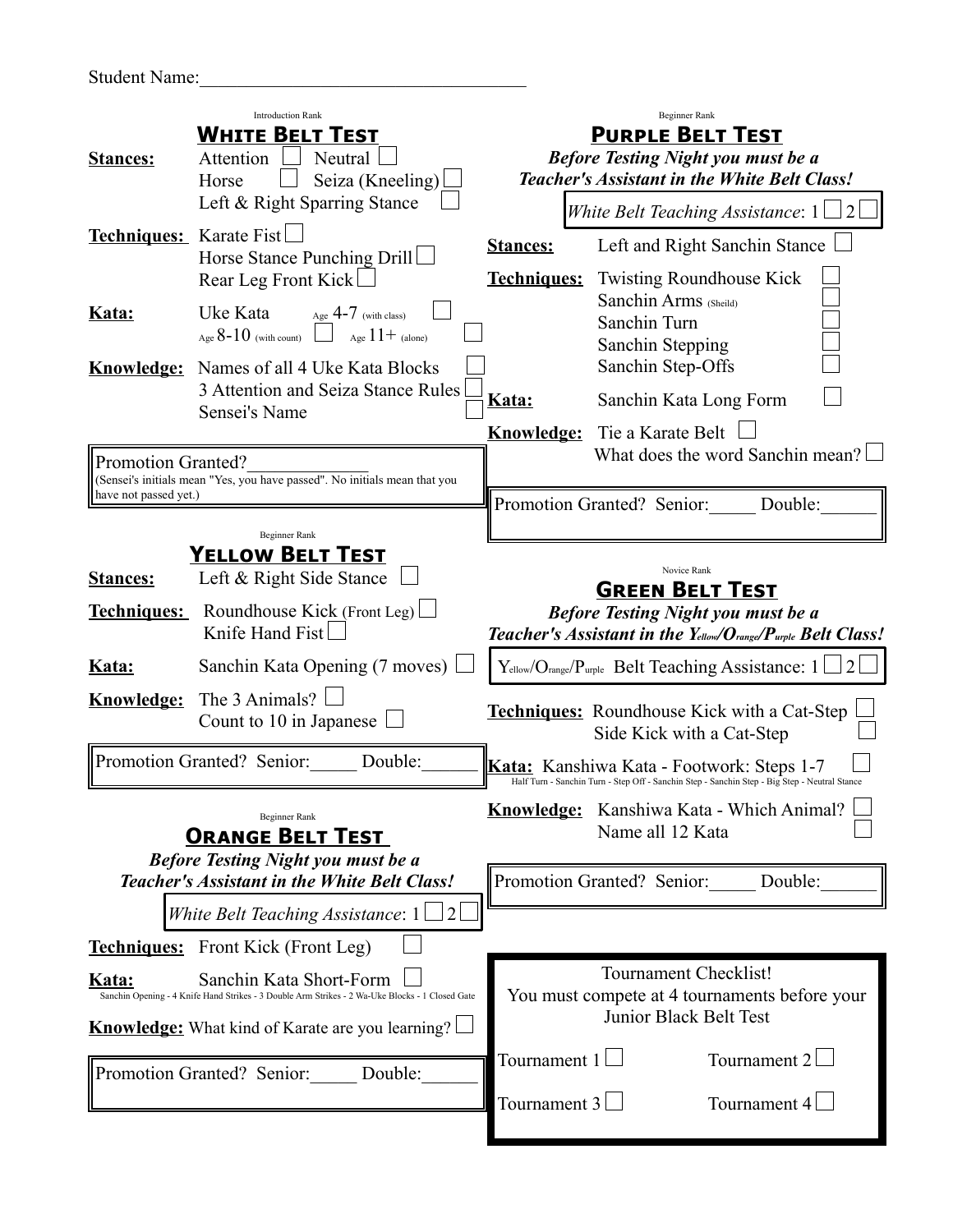| <b>Student Name:</b> |  |
|----------------------|--|
|----------------------|--|

| Novice Rank<br>2ND DEGREE GREEN BELT TEST<br><b>Before Testing Night you must be a</b><br>Teacher's Assistant in the Yellow/Orange/Purple Belt Class! Kata:  | Novice Rank<br><b>3RD DEGREE BLUE BELT TEST</b><br>Kyu Kata Long Form<br>(5) Punch - Front Kick - 2 Roundhouse Kicks - Circle - Low Block - 2 Roundhouse Block - Catch/Throw |  |  |
|--------------------------------------------------------------------------------------------------------------------------------------------------------------|------------------------------------------------------------------------------------------------------------------------------------------------------------------------------|--|--|
| Yellow/Orange/Purple Belt Teaching Assistance: 1                                                                                                             | - Punch<br>Promotion Granted? Senior: Double:                                                                                                                                |  |  |
| <b>Techniques:</b> Snapping Side Kick                                                                                                                        |                                                                                                                                                                              |  |  |
| Kanshiwa Kata Short Form<br><u>Kata:</u><br>3 punches - 2 Kicks - 1 Elbow Strike - 1 Back Fist                                                               | Novice Rank                                                                                                                                                                  |  |  |
| <b>Knowledge:</b> Name all of the Sensei (lineage)                                                                                                           | <b>RED BELT REQUIREMENTS</b><br><b>Before Testing Night you must be a</b>                                                                                                    |  |  |
| Promotion Granted? Senior: Double:                                                                                                                           | Teacher's Assistant in the Green/Blue Belt Class!<br>Green/Blue Belt Teaching Assistance: $1 \Box 2$                                                                         |  |  |
|                                                                                                                                                              | <b>Techniques:</b> Kicking Exercise 1 (front, round, thrust, spin)                                                                                                           |  |  |
| Novice Rank<br><b>3RD DEGREE GREEN BELT TEST</b>                                                                                                             | Kyu Kumite 1-5<br><b>Kumite:</b>                                                                                                                                             |  |  |
| <b>Techniques:</b> Shoken Fist                                                                                                                               | Promotion Granted? Senior: Double:                                                                                                                                           |  |  |
| Kanshiwa Kata Long Form<br><u>Kata:</u><br>3 punches - 2 kicks - 1 elbow/backfist - 3 Wa-Ukes - 1 chop/backfist - 1 kick - 1 shoken - 1 shoken cross         | Novice Rank                                                                                                                                                                  |  |  |
| Promotion Granted? Senior: Double:                                                                                                                           | <b>2ND DEGREE RED BELT</b><br><b>REQUIREMENTS</b>                                                                                                                            |  |  |
| Novice Rank<br><b>BLUE BELT TEST</b>                                                                                                                         | <b>Before Testing Night you must be a</b><br>Teacher's Assistant in the Green/Blue Belt Class!                                                                               |  |  |
| <b>Before Testing Night you must be a</b><br>Teacher's Assistant in the Yellow/Orange/Purple Belt Class!                                                     | Green/Blue Belt Teaching Assistance: 1                                                                                                                                       |  |  |
| $Y_{\text{ellow}}/O_{\text{range}}/P_{\text{urple}}$ Belt Teaching Assistance: 1                                                                             | Techniques: Inside Crescent Kick<br><b>Outside Crescent Kick</b>                                                                                                             |  |  |
| <b>Techniques:</b> Thrusting Side Kick<br><b>Back Kick</b>                                                                                                   | Kata: Kanshu Kata                                                                                                                                                            |  |  |
| Kyu Kata Short-Form<br><u>Kata:</u><br>$(1)$ 2 punch - 2 circle - punch $(2)$ 2 punch - 1 circle - 1 cross - punch $(3)$ 2 punch - 1 cross - 1 circle - kick | Promotion Granted? Senior:<br>Double:                                                                                                                                        |  |  |
| What does "Kyu" mean?<br><b>Knowlege:</b><br>How was Kyu Kata Created?                                                                                       | <b>Intermediate Rank</b><br><b>3RD DEGREE RED BELT</b><br><b>REQUIREMENTS</b>                                                                                                |  |  |
| Promotion Granted? Senior:<br>Double:                                                                                                                        | Spinning Crescent Kick<br><u> Techniques: </u><br>Kicking Exercise 2(out, in, spin, out, in, spin)                                                                           |  |  |
| Novice Rank<br><b>2ND DEGREE BLUE BELT TEST</b><br><b>Before Testing Night you must be a</b>                                                                 | Ax Kick<br>Dragon Kick<br><b>Hook Kick</b>                                                                                                                                   |  |  |
| <b>Teacher's Assistant in the Yellow/Orange/Purple Belt Class! Kata:</b>                                                                                     | Master Level Uke Kata                                                                                                                                                        |  |  |
| $Y_{\text{ellow}}/O_{\text{range}}/P_{\text{urple}}$ Belt Teaching Assistance: 1<br><b>Kata:</b> Kyu Kata 1-4                                                | Promotion Granted? Senior:<br>Double:                                                                                                                                        |  |  |
| (4) side kick - roundhouse kick - chop - circle - crane block - 3 blocks - elbow strike/back-fist<br>Promotion Granted? Senior:<br>Double:                   |                                                                                                                                                                              |  |  |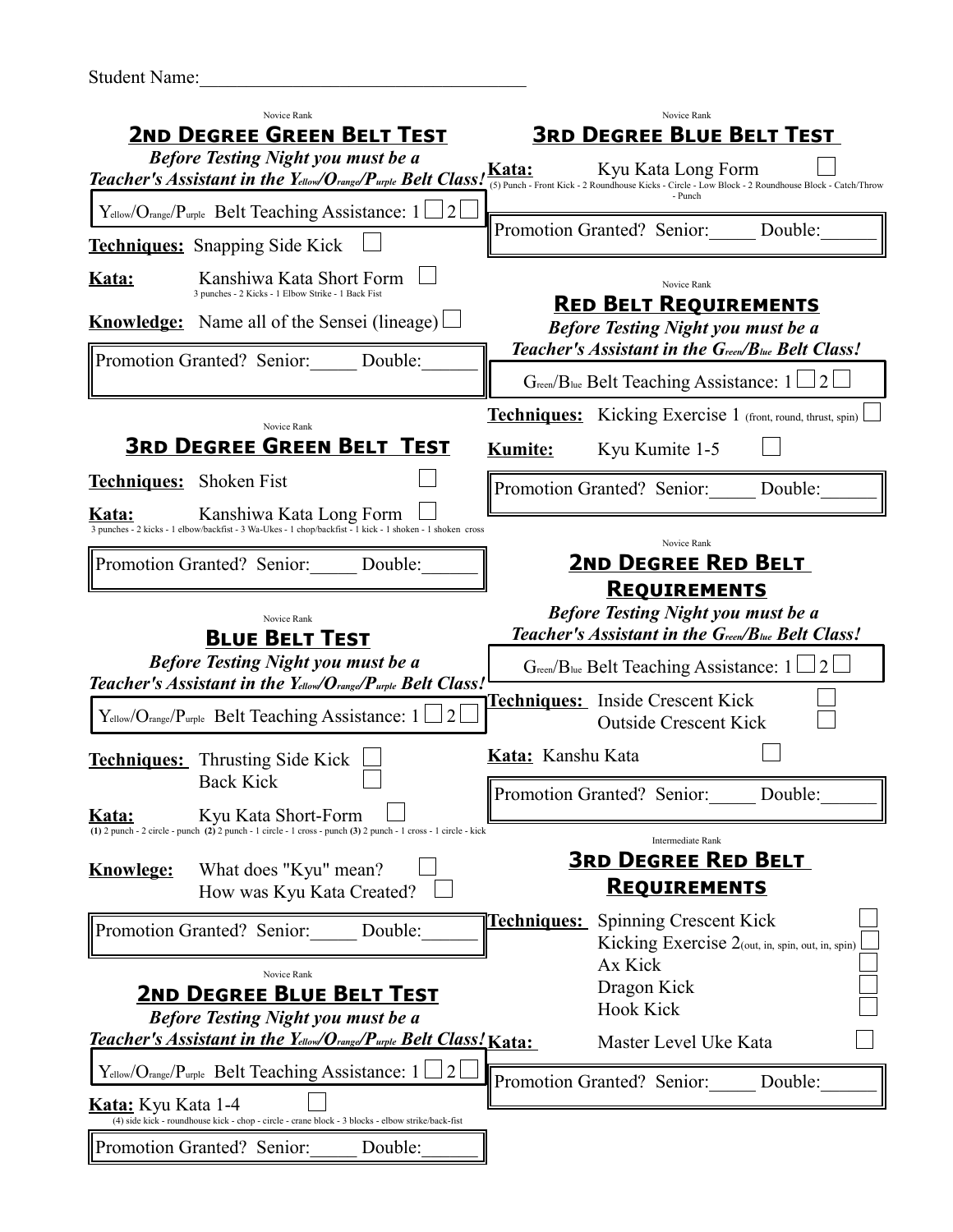Student Name:

| <b>Intermediate Rank</b>                                          |                                            |               |  |  |  |
|-------------------------------------------------------------------|--------------------------------------------|---------------|--|--|--|
| <b>BROWN BELT REQUIREMENTS</b>                                    | <b>STUDY GUIDE</b>                         |               |  |  |  |
| Kata: Master Level Sanchin Kata                                   | Count to 10 in Japanese                    | (sounds like) |  |  |  |
| Weapon Kata (Bo Staff, Kama, Nunchak, or Sai)                     |                                            | eechy         |  |  |  |
|                                                                   | TwoNi                                      | knee          |  |  |  |
| Hojo Undo:                                                        | ThreeSan                                   | sawn          |  |  |  |
| Sokuto geri (Side kick)<br>Shomen geri (Front kick)               | FourChi                                    | chee          |  |  |  |
| Mawashi tsuki (Hook Punch)<br>Seiken tsuki (Straight Punch)       | FiveGo                                     | Go            |  |  |  |
| <b>Kumite:</b> Yakasoku Kumite 1-5                                | SixRoku                                    | Rook          |  |  |  |
| <b>Knowledge:</b> What does Hojo Undo mean? $\Box$                | SevenShichi                                | Seechy        |  |  |  |
|                                                                   | EightHachi                                 | Hachee        |  |  |  |
| Promotion Granted? Senior: Double:                                | TenJu                                      | Q<br>Jew      |  |  |  |
| <b>Intermediate Rank</b>                                          | All of the Kata                            |               |  |  |  |
| <b>2ND DEGREE BROWN BELT TEST</b>                                 | 1. Uke                                     | Oo-Key        |  |  |  |
|                                                                   | 2. Sanchin                                 | Sawn-Chin     |  |  |  |
| Kata: Master Level Kanshiwa Kata                                  | 3. Kanshiwa                                | Kawn-She-Wah  |  |  |  |
| <b>Bunkai:</b> 2 Man Kanshiwa Bunkai (For Testing)                | 4. Kyu                                     | Q             |  |  |  |
| 5 Man Kanshiwa Bunkai (Active)                                    | 5. Kanshu                                  | Kawn-Shoe     |  |  |  |
|                                                                   | 6. Dan                                     | Dawn          |  |  |  |
| Hojo Undo: Hajiki uke hiraken tsuki                               | 7. Seichin                                 | Say-Chin      |  |  |  |
| (Tiger paw blocks and strike)                                     | 8. Seisan                                  | Say-Sawn      |  |  |  |
| Shuto uraken shoken tsuki                                         | 9. Seiryu                                  | Say-Roo       |  |  |  |
| (Chop, Backfist, One-knuckle punch)<br>Hiji tsuki (Elbow strikes) | 10. Konchin                                | Kawn-Chin     |  |  |  |
|                                                                   | 11. Sanseiryu                              | Sawn-Say-Roo  |  |  |  |
| <b>Kumite:</b> Yakasoku Kumite 1-8                                | 12. Ryuko                                  | Rie-oo-Koh    |  |  |  |
| <b>Knowledge:</b> How was Kanshiwa Kata named?                    | Our Lineage (The Sensei' in Order)         |               |  |  |  |
| Promotion Granted? Senior: Double:                                | 1. Shushiwa                                |               |  |  |  |
|                                                                   | 2. Kanbun Uechi                            |               |  |  |  |
|                                                                   | 3. Kanei Uechi                             |               |  |  |  |
| <b>3RD DEGREE BROWN BELT TEST</b>                                 | 4. Ryuyu Tomoyose                          |               |  |  |  |
|                                                                   | George Mattson                             |               |  |  |  |
| Master Level Kanshu Kata<br>Kata:                                 | 6. Buzz Durkin                             |               |  |  |  |
| Yakasoku Kumite 1-10<br><b>Kumite:</b>                            | 7. Dan Dovidio and Mike DeDonato           |               |  |  |  |
|                                                                   | 8. Sensei Bill!                            |               |  |  |  |
| Hojo Undo: All previous Hojo Undo                                 |                                            |               |  |  |  |
| Tenshin zensoku geri (Turn-Block-Front Kick-Forward Leg)          | The Three Animals                          |               |  |  |  |
| Tenshin kosuko geri (Turn-Block-Front Kick-Back Leg)              | 1. Tiger                                   |               |  |  |  |
| Tenshin shoken tsuki (Turn-Block-One Knuckle Punch)               | Crane                                      |               |  |  |  |
| Shomen hajiki (fingertip strikes)                                 | 3. Dragon                                  |               |  |  |  |
| Koi no shippo uchi, tate uchi (wrist blocks four directions)      |                                            |               |  |  |  |
| Koi no shippo yoko uchi (Fish-tail wrist blocks)                  | <b>Instructor Contact Information</b>      |               |  |  |  |
| Shin ko kyu (Deep breathing)                                      | William J. Corriveau (Sensei Bill)         |               |  |  |  |
| Chinese Arm Pounding<br>Kotickitae:                               | Email: uechiwilliam@yahoo.com              |               |  |  |  |
| Uechi Arm Pounding<br>Leg Pounding                                | Home Phone: 714-891-1017                   |               |  |  |  |
|                                                                   | Website: www.ggodkarate.com                |               |  |  |  |
| <b>Knowledge:</b> How was Kanshu Kata named?                      | Mailing List: SenseiBillKarate@yahoogroups |               |  |  |  |
| Black Belt Question & Answer Pretest                              |                                            |               |  |  |  |